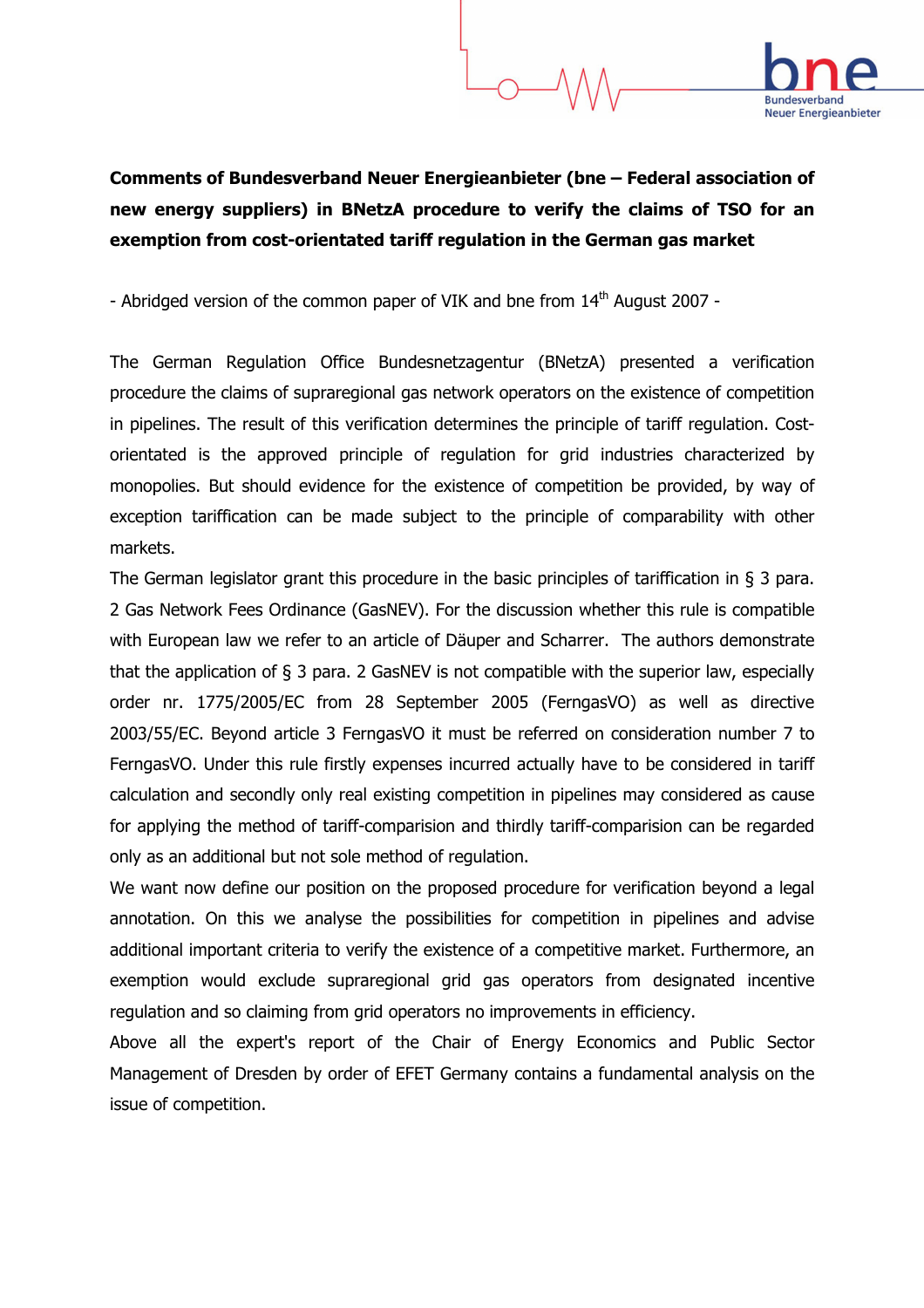

## Moderate fees for grid access are crucial for wholesale competition

Moderate fees for grid access are crucial for the development of effective competition on the wholesale level in the German gas market. Currently the control area network operators bill 2.3 – 3.5 €/kW for entry-capacity and 2.2 – 3.0 €/kW for exit-capacity on transmission line level. Inside of a so called market area the access to transmission lines represents 20 % of the expenses for transportation which makes for the end customer between 10 and 20 % of the gas price. The effect by changing these costs would be only apparently low. But this conclusion abstract away from the fact, gas-to-gas-competition is taking place at the virtual trading point of the control area network operator and even there the conditions for an effective competition must be fulfilled. Premises are the access at the same conditions for all market participants and the fees have to reflect efficiently supply of capacities.

A price difference of  $1 \in K$  at supply of capacities for entry and exit makes an impact of 0.11  $€/MWh$  on the energy price of a band structure product (8760 h load utilization over the period of a year) and 0.33  $\epsilon$ /MWh for those with a typical structure of a public utility company. Such differences between suppliers in the wholesale market are decisive for demand and supply of gas and hence for the success of a supplier.

## Competition in pipelines is not compatible with Two-Contract-Model

Since the implementation of network access resting upon a model which is independent from distances and transactions according to § 20 para. 1b EnWG and GasNZV the market areas have no longer distance conditioned fees. Because of the abolition of the distance dependence (explicitly allocation of an exit point to an entry point) there is existing no longer a systematic basis for competition in pipelines in terms of exchanging natural gas at transferpoints. But § 3 para. 2 clause 1 GasNEV is referring to this kind of competition in pipelines. From there we disagree to the concept of "competing grids" (part II, articel 1) of the German Regulation office BNetzA by determining the construct "competition in pipelines". In a strong legal interpretation there is since  $1^{st}$  February 2006 no longer a basis for claim on § 3 GasNEV. Therefore a verification procedure on this subject is in our opinion invalid and its discussion an off-system question.

Contrary to pipe-to-pipe transmission lines which had been build with the view to utilize in a substitute character the comparability of real performance in gas supply significantly is more difficulty. The approach of "Competition by competing grids" can  $-$  as much designated as in the verification procedure – only market areas can be considered as regional delimitation